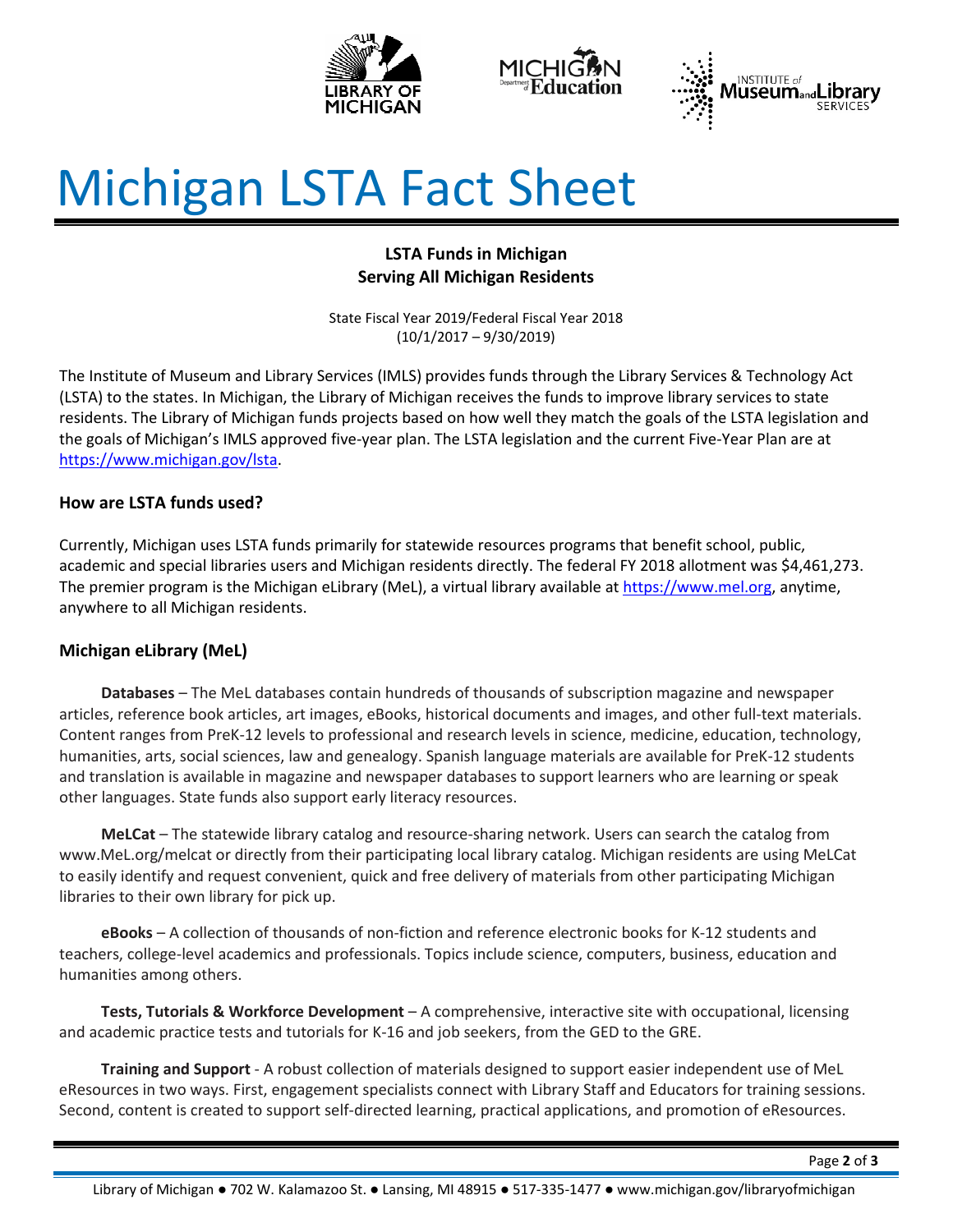#### **Other Major Statewide Programs**

**Early Literacy** – High-quality, resource-filled summer reading manuals from the Collaborative Summer Library Program are provided to public libraries, saving the libraries both staff time and money. Support for the Ready to Read early literacy program also helped provide quality early literacy programming and training to children's librarians as they work with families in their communities.

**Ploud & E–Rate Support** – Michigan participates in Ploud, a nation-wide collaborative to provide high quality, easy to use web sites for public libraries, giving their communities online access to statewide resources. At the end of state FY 2019, the project served over 100 small and rural communities. The Library of Michigan also provides consulting support for public libraries to participate in the federal E-Rate program.

**Continuing Education for Librarians** – LSTA funds sponsored Library of Michigan and partner organization conferences, workshops, webinars and online continuing education resources for librarians and trustees throughout the state, as well as continuing education stipends, giving library staff the opportunity to learn new techniques and methods to reach underserved residents.

**Grants** – LSTA funds three grant programs. The Public Library Services grants are small summer programming grants for public libraries in the areas of technology, children & teen programs, and literacy. The Improving Access to Information grants are one-year grants for public and academic libraries to increase capacity to provide access to library collections and information. Finally, the Collaborative Library Services grants are one to three-year grants for collaborative community projects for public, academic and school libraries that focus on IMLS priorities.

#### **How does Michigan receive LSTA funds?**

Congress funds the Library Services & Technology Act annually through an appropriation to the Institute of Museum and Library Services. IMLS then allocates the funds through a formula with a base amount per state plus a per capita amount. To receive LSTA funds, the State of Michigan must both match the federal funds and maintain a level of effort through state or private funds.

Matching funds may be state or private and must equal approximately 50% of the federal allotment. States must meet the matching requirement to receive the allotment.

Maintenance of effort is determined by a three-year average of state funds. These funds must be spent on libraries in a way that supports the purpose of the LSTA Act. In Michigan, that funding is primarily state aid to public libraries. If the three-year average of state aid to public libraries falls, the LSTA allotment amount falls by the same percentage.

# **What is the impact on library users in Michigan?**

LSTA funding has a profound impact on improving outcomes in Michigan for students, professionals and lifelong learners as the comments the Library of Michigan receives attest to.

# **MeLCat**

"A patron in our library yesterday, a Michigan resident, commented that she and her husband are considering moving to a different home, but will only move to another community if its library participates in MeLCat. Of course, these days most do, but she is keen to make sure of it before buying any house."